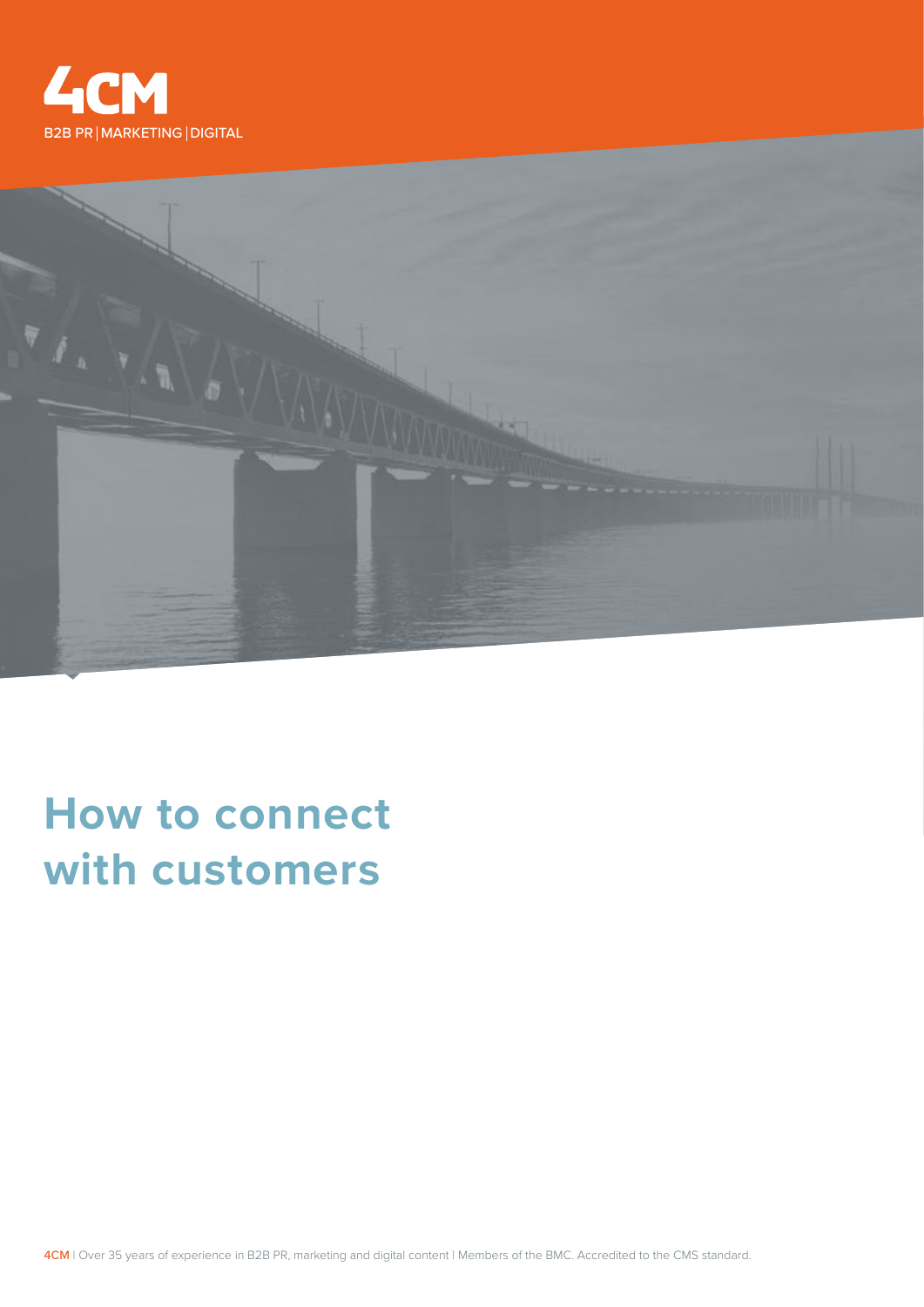Two-thirds of B2B deals are lost before a formal RFP process even begins

(Ref: McKinsey)

### **It won't come as any great surprise that the business world we inhabit is changing; or that the rate of change is becoming ever faster.**

Gordon Moore, one of the founders of Intel, predicted in 1965 that the power of computer devices would double every two years, while falling in cost. In many respects, what subsequently became known as Moore's Law created the foundation for our modern world, with almost every aspect of our lives being revolutionised by ever cheaper and more powerful computing.

The impact has been profound and is reflected in almost everything we think, say and do – in our behaviours, our messaging and our methods of communication.

This is as true in the Business to Business (B2B) world as it is in the consumer segment.

Thanks to technology, B2B customers now have access to increasing volumes of data and use more channels than ever before to inform and guide buying decisions. This is changing buying patterns and the way in which companies find potential partners or business solutions.

In recent surveys, management consultants CEB found that, '57% of the purchase decision is completed online before a customer even calls a supplier', while Forrester reports, '74% of business buyers conduct more than half of their research online before making an offline purchase'.

These figures highlight what I'm sure you already know: that the online or digital experience is crucial in winning and retaining new business for your company.



Gordon Moore (left)



A B2B customer will regularly use six different interaction channels throughout the decision journey, and 65% will come away from it frustrated by inconsistent experiences (Ref: McKinsey)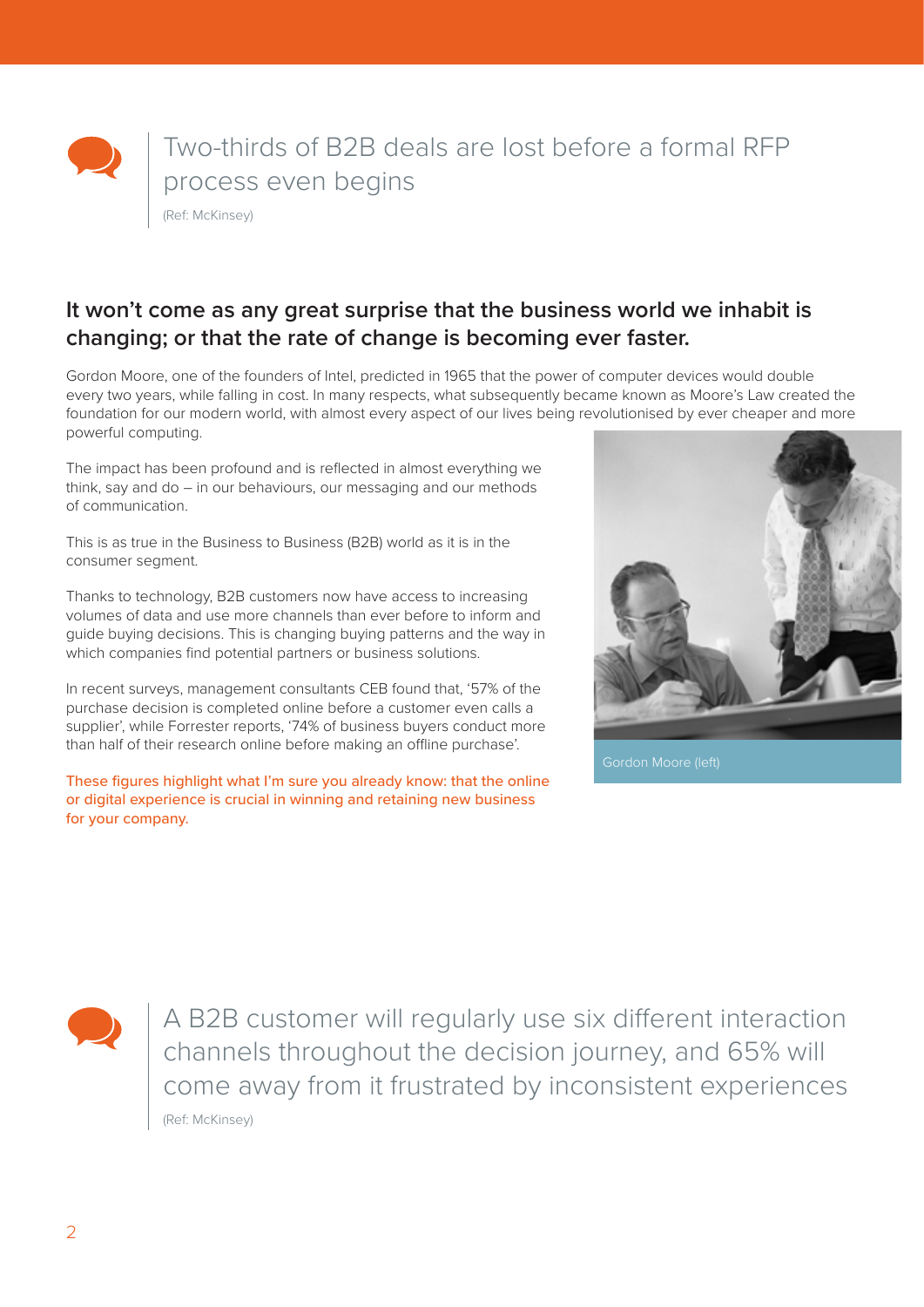## **There's a catch!**

### **What you may not have considered is how the explosion in online content is adversely affecting your customers' approach to the buying process.**

In particular, as the volume of digital noise grows so it becomes increasingly difficult for your customers to identify the best solutions and partners – to make an informed choice before they call your sales team.

In many respects, the ease with which customers can carry out research online has made this problem worse. A recent survey from McKinsey, for example, found that, 'each B2B customer regularly uses six different interaction channels throughout the decision journey', while similar research from Forrester refers to no less than seven different channels.

This in itself creates potential problems, as it becomes increasingly difficult to maintain consistent messaging across all channels. Indeed, the McKinsey survey highlighted this as a contributory factor to suppliers being excluded from the buying process before a formal RFP was issued.

The buying process is also changing in other ways. CEB works with many of the world's major companies and has carried out extensive surveys on buying patterns. Their findings show that on average there are 5.4 people involved in every buying decision.

This is especially true for major purchases, where multiple departments will expect to input into the process; some of these will be influencers, some specifiers and some the ultimate decision makers.

This means that, more than ever before, sales messages and materials have to be structured to appeal to a diverse audience, each of whom has different interests and decision making criteria.

CEB's argument is that the increasingly diverse nature of each target audience, plus the ease with which research can be done online, makes it essential for sales teams to adopt a consultative approach, based on strong customer insight.

This same philosophy also has to be applied to marketing messages and the materials and communication channels used to build market awareness and then to draw each customer along the journey from interest, research and evaluation, to contact, comparison and final decision.

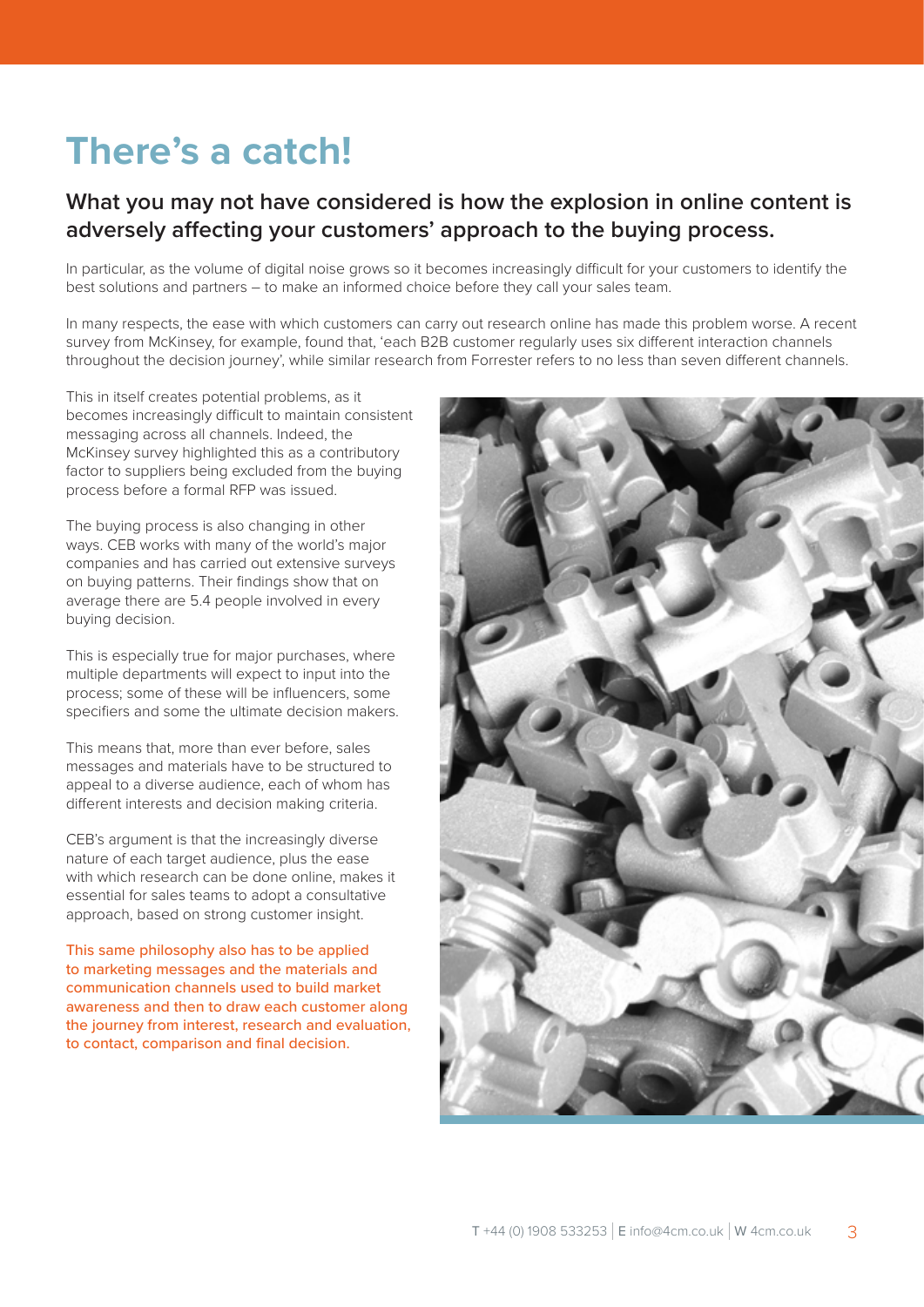

### **The power of PESO**

**Developing a marketing plan that cuts through the growing noise in the marketplace depends on a clearly defined strategy, detailed knowledge of customer challenges and the experience to define and exploit the most appropriate routes to market.**

In turn, developing the multiple channels available to your business requires a consistent, proactive and creative approach, underpinned by a proven business model. In short, it requires the power of PESO!

#### PESO stands for:

#### Paid, Earned, Shared and Owned.

It is a simple but extremely effective framework around which communications strategies and tactics can be easily adapted to meet the changing needs of the sales and marketing function, determined by the objective – for example, brand building, customer nurturing or lead generation.

The four components are defined as follows:

Paid: any paid for media - AdWords, e-shots, sponsored social media posts, trade media advertising, sales promotions and exhibitions

Earned: independent media coverage - news and PR in trade, technical and business media, third party blogs and independent web mentions

Shared: interaction with social media channels - likes, shares, retweets, comments and reposting of your online assets – white papers, video, blogs and social media posts – online forum discussions

Owned: all channels that you own - web and online channels, newsletters, customer and distributor events.

In essence, PESO is a simple model that incorporates all methods of marketing communication – both traditional and new world – and allows them to be structured in a way that addresses the behaviour of modern B2B customers.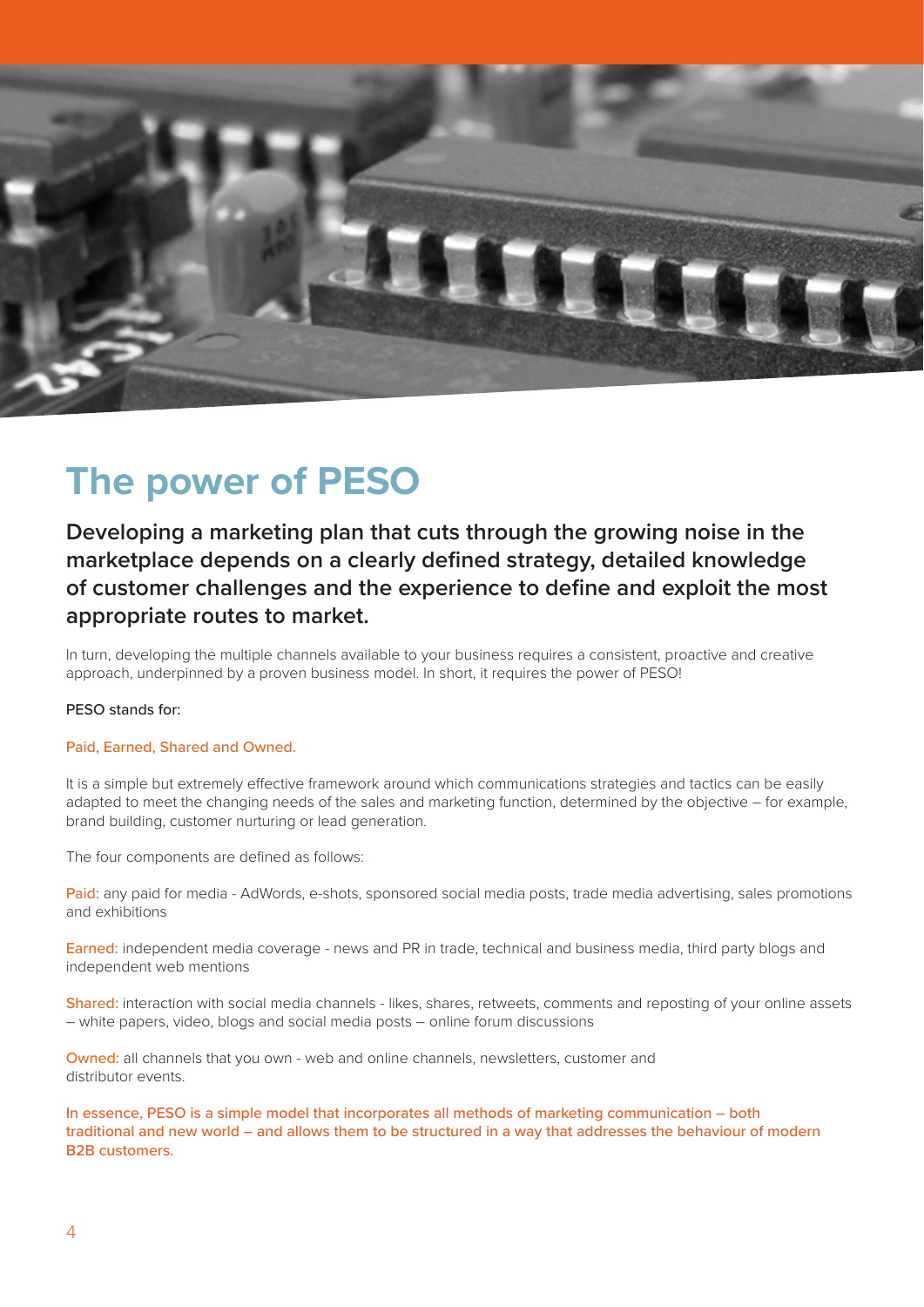## **PESO in practice**

### **Let's take a simple example, to show how the PESO model can be easily applied to manage the marketing process to produce optimum results.**

Typically, this will involve the creation of a high value content asset, such as a white paper – similar to this document. This is not a sales document; it's intended to provide insight, knowledge, ideas and information to help readers gain a better understanding of the subject and, by association, to position the publisher as an authority on their subject.

Clearly, with a high value marketing asset, there are many other opportunities both to promote it in its own right, and to dissect the content for use as stand-alone items.

#### Paid:

- The white paper can be promoted using Pay Per Click (PPC) adverts, targeted to reach the correct audience using techniques such as retargeting, geo-targeting or individual IP targeting
- Paid can also include banner adverts on independent news portals or e-shots managed by the trade and technical media

#### Earned:

- The news releases should be distributed to all relevant trade, technical or business media; including independent bloggers
- The content of the paper can be converted to technical or feature articles, or thought leadership comment pieces, and placed in key publications



#### Shared:

The posts on social media channels can be shared, liked or reposted by followers

#### Owned:

- News releases or blog posts on your web site which can be shared across social media channels
- Highlighted content from the white paper can be used as further blog and social media posts
- The white paper can also be converted, in whole or in part, to short video clips; simple animated sections or face-to-camera interviews; each promoted via social media or other owned channels.

Additionally, the core information should be adapted to create related content for each discipline within the target audience. Take CEB's 5.4 people involved in each buying decision for example, a white paper that was initially written for an engineering audience, with a focus on technical arguments, could be modified for a commercial audience by changing the emphasis to the financial aspects of the chosen subject.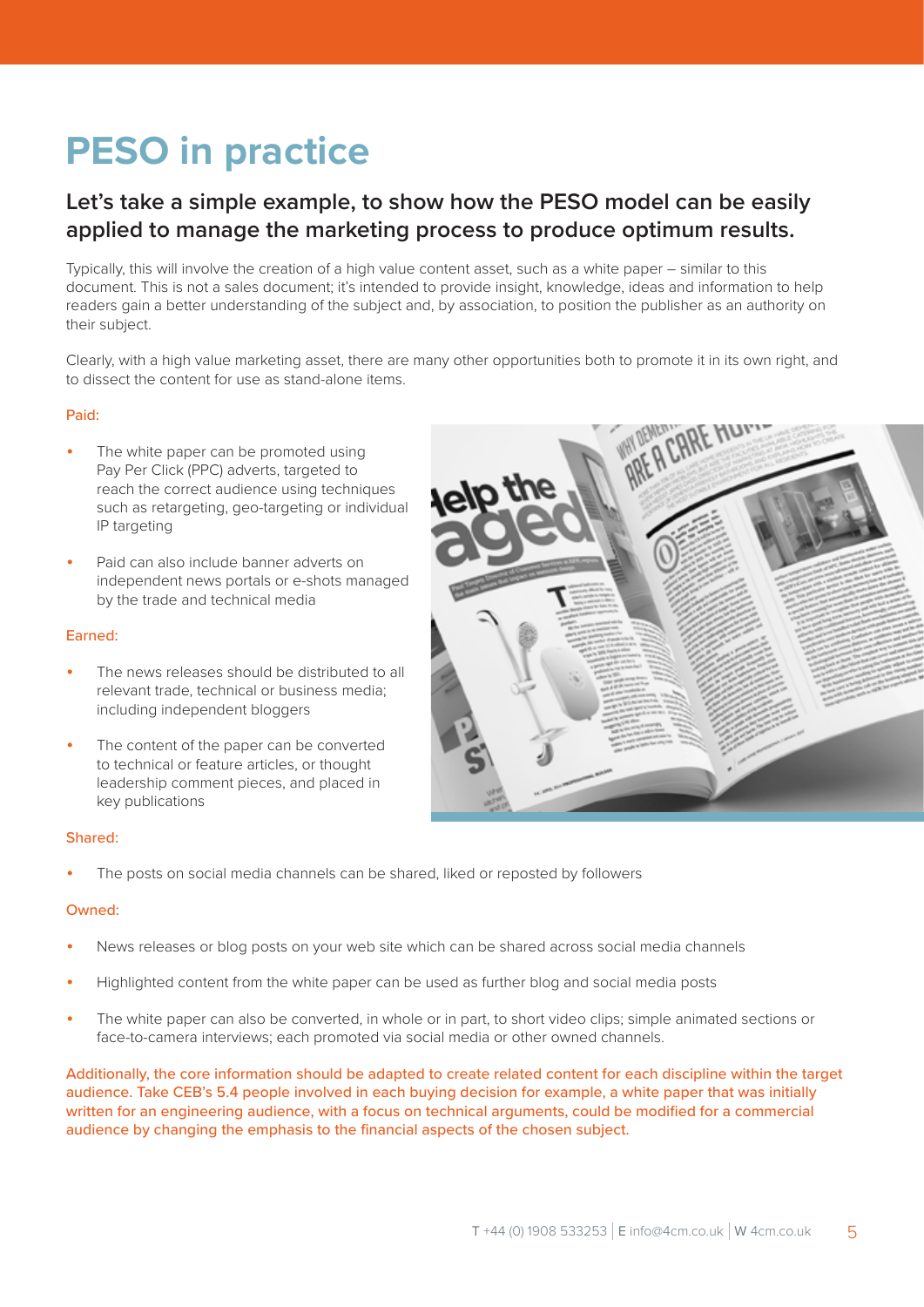

## **Test and measure**

### **Fundamental to most modern marketing techniques is the ability to easily test, adjust and measure activities.**

This is especially true for a content-driven approach to PESO, where many of the activities exist in the digital space.

Measurement can, and should, take many forms, to ensure that you have solid data on which to base subsequent decisions. Data capture and analysis tools range from relatively simple web site traffic analytics, IP tracking, social media engagement, media coverage and e-mail statistics to sophisticated real-time in-page PDF analysis and document adaption on the fly.

The choice of tools will be determined by your needs and resources. The important point is that data on the take-up and use of each item of content, through each of the PESO channels, must be gathered, analysed and acted on.

It's also important to recognise that this is a process of continuous learning, and that some activities may fail at the first attempt. This is not unusual. However, if steps are taken to understand why things went wrong, to test and experiment with different approaches, then over time it becomes possible to develop a methodology that delivers surprisingly successful results.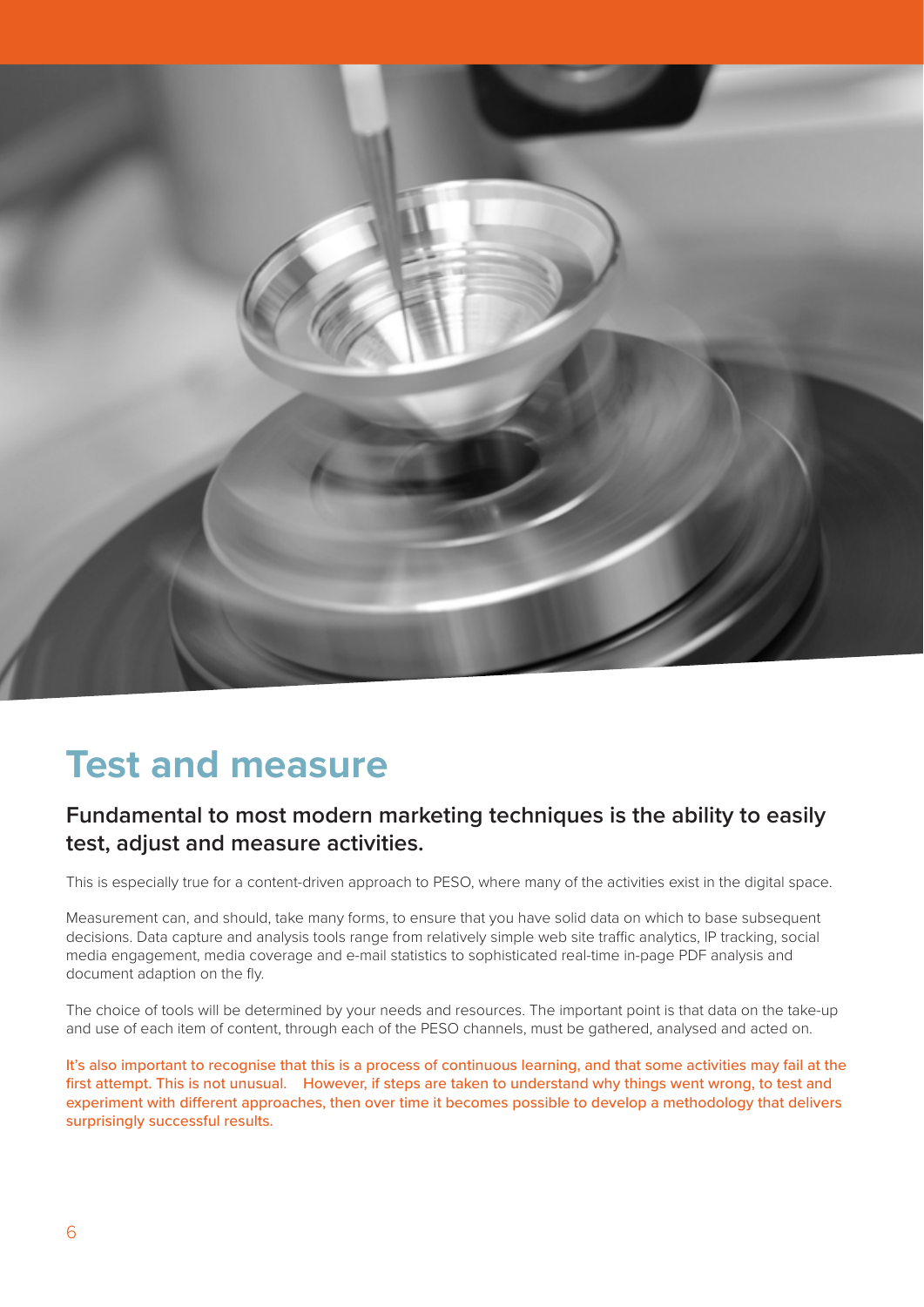## **Be prepared**

**For most businesses, the traditional salesforce-driven method of approaching customers – of cold calling, sending out product literature or even knocking on doors (yes, it still happens!) – is becoming less and less successful.**

Customers are less inclined to meet sales reps until they are ready to talk price. By then, they've done most of their research and, potentially, made an initial choice of supplier. This situation is likely to become worse in the not too distant future with the impending EU General Data Protection Regulation. Regardless of the outcome of the Brexit negotiations, this regulation will be coming into force in the UK and will effectively limit many of the opportunities for direct and unsolicited sales approaches.

Until this takes effect, however, it's worth being aware that there is a risk that inbound marketing techniques such as those described in this document can create an unrealistic expectation among sales teams.

Recent reports indicate that there is a growing belief that inbound marketing alone can drive traffic, interest and enquiries. This may be having a detrimental effect on the behaviour of sales teams, dissuading them from traditional methods of cold calling as they wait for inbound techniques to draw in prospects. In reality, of course, sales and marketing teams must be aligned, working together to develop customer relationships from the earliest possible stage – ideally before the customer is even aware that they have a need.

This has to be coordinated across all channels; success does, however, depend on the sales team adopting a consultative approach, adding value to the conversation from the outset by adopting some of the best practices normally associated with the generation of high value content and marketing assets.

## **It's a noisy place**

**One of the biggest challenges for B2B marketers is that buying cycles are often lengthy and complex, with multiple touch-points and processes that involve disparate groups of influencers, specifiers and decision-makers.**

This complexity makes it difficult to develop effective messaging and manage consistent communication across diverse channels in a digital environment that is becoming ever noisier and more crowded. The result is that it is becoming ever harder to connect with customers at an early stage in the buying cycle.

It's not, however, all bad news. Companies that have a clearly defined marketing communications strategy, based on a solid understanding of the challenges faced by customers, and delivered via a carefully planned and integrated communications plan, are in an excellent position to deliver high levels of sales growth.